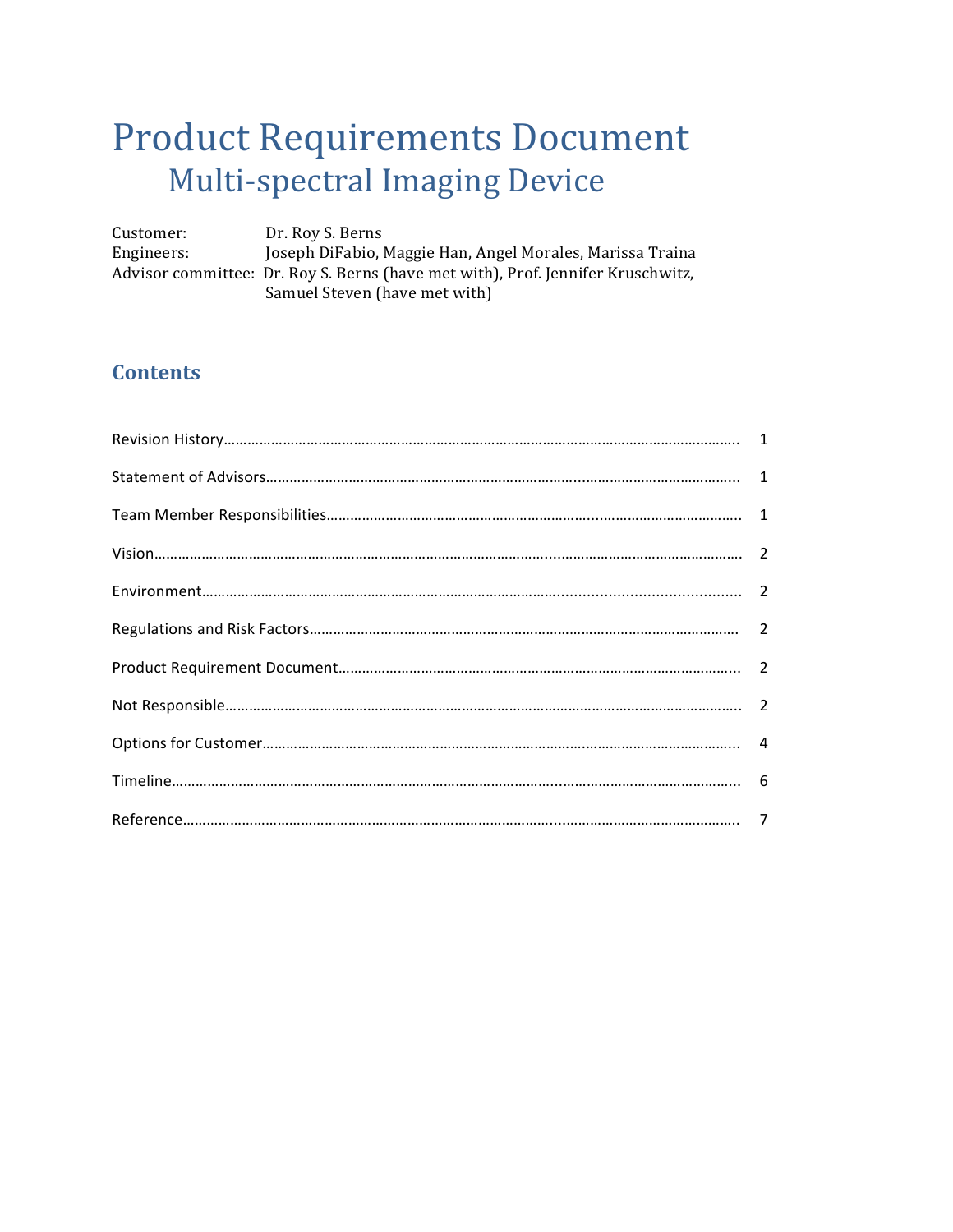# **Revision History**

| Rev | Description                                         | Date     | Authorization |
|-----|-----------------------------------------------------|----------|---------------|
| A   | Initial PRD based on customer presentation          | 10/27/15 | МT            |
| B   | PRD Version 2 based on new customer meeting         | 11/1/15  | МT            |
| C   | PRD Version 3 based on second meeting with customer | 11/15/15 | МT            |
| D   | PRD Version 4 for Final Class Presentation          | 12/1/15  | МT            |
| E   | Final PRD Version 5 for Submission                  | 12/10/15 | МT            |

# **Statement of Advisors**

The Multi-spectral Imaging Device project is a senior design driven color accurate image capturing system. As such its design inputs were derived from our interactions with our project advisors, Dr. Roy S. Berns, Prof. Jennifer Kruschwitz, and Samuel Steven.

# **Team Member Responsibilities**

| <b>Team Member</b>   | <b>Responsibility</b>                                                    |
|----------------------|--------------------------------------------------------------------------|
| Joseph DiFabio       | Scribe<br>$\bullet$<br><b>Optical Design</b><br>$\bullet$                |
| Maggie Han           | <b>Project Coordinator</b><br>$\bullet$<br>CAD - Mechanical<br>$\bullet$ |
| <b>Angel Morales</b> | Customer Liaison<br>$\bullet$<br>Testing & Modeling<br>$\bullet$         |
| Marissa Traina       | Document Handling<br>Colorimetry<br>$\bullet$                            |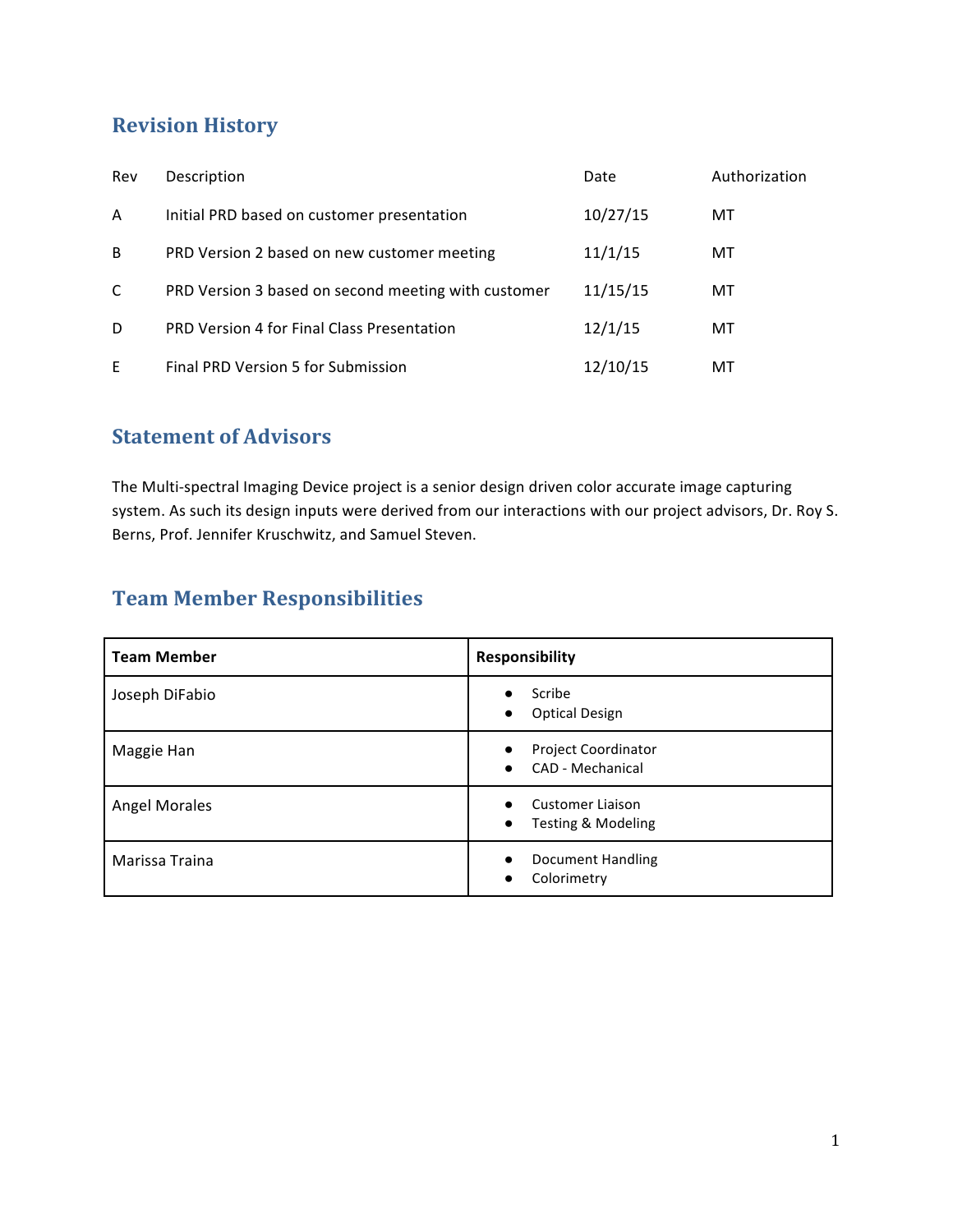## **Vision**

This product is envisioned as a tripod-mountable camera working with an attached Liquid Crystal Tunable Filter (LCTF) and lens system in order to obtain high-quality, monochromatic images, primarily of painted artwork. A series of these images will be obtained by adjusting the wavelength filter on the LCTF. Having these images will enable us to create a vector in color-space that can be used to capture the true color of various artworks, allowing for improved archival and reprinting abilities. This product is also aiming to be low-cost, and as a result, will seek to utilize already-existing camera models, lens attachments, and LCTFs so that this system can be easily reproducible.

### **Environment**

The system will be designed for use in a lab or studio type environment. The device should be designed for use at approximately 40-100 degrees F, and so that condensing does not occur at any level of humidity on this temperature range. Since this product should be constructed with commercially available components, these standards will be met according to the specifications of these components.

The lighting the customer intends to use with this device is established as common flash bulbs used in photography - customer states that lighting design is beyond the scope of the project.

## **Regulations and Risk Factors**

Due to the primary focus of utilizing commercially available technology (to reduce costs), the resulting product will adhere to the laws and regulations of the components. No alterations will be made which risk the safety of the user or which violate OSHA regulations.

## **Product Requirement Document**

The following details describe the requirements for the end product.

First and foremost, the resulting imaging system should aim to be composed of already-available camera models (ideally, the Canon EOS 5D Mark III, as it is the one Dr. Berns currently uses), lens attachments, and Liquid Crystal Tunable Filters (LCTFs).

The system will aim to eliminate all vignetting from the system. The system, when used with the LCTF, contains some vignetting, thus losing valuable color information in each image captured. A pseudotelecentric system (in image space) in front of LCTF is being considered to meet this requirement. This setup could also help to limit the incoming angle variations.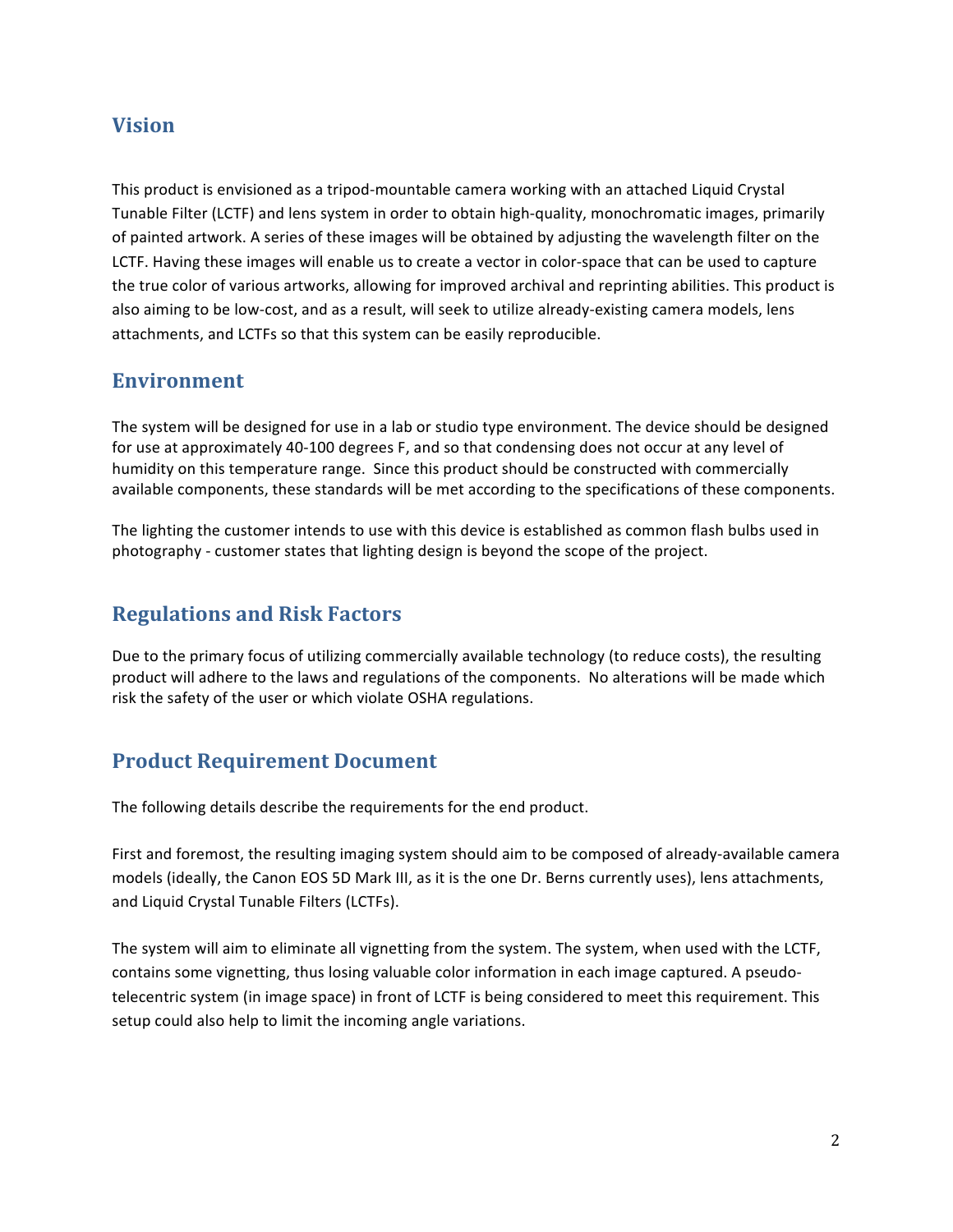The currently available component is the monochromatic sensor from the Canon EOS 5D Mark III DSLR camera. It has approximately 24.3 megapixel (effective: 22.3 megapixel) with 6.25 um pixel size. The sensor size is approximately 36\*24mm.

The target paintings are primarily  $24 \times 36''$  in size (~609.6 x 914.4mm).

#### **Want:**

Prototype + documents for customer use. Ideally, documents would instruct a user to assemble a similar system using only commercially available components.

The object distance is approximately 2000mm (object to first surface).

**Budget:** < \$4,000

#### **Rough sketch of system:**



#### **Block diagram of system:**

\**Only responsible for designing LCTF-Lens Coupled Attachment in system*

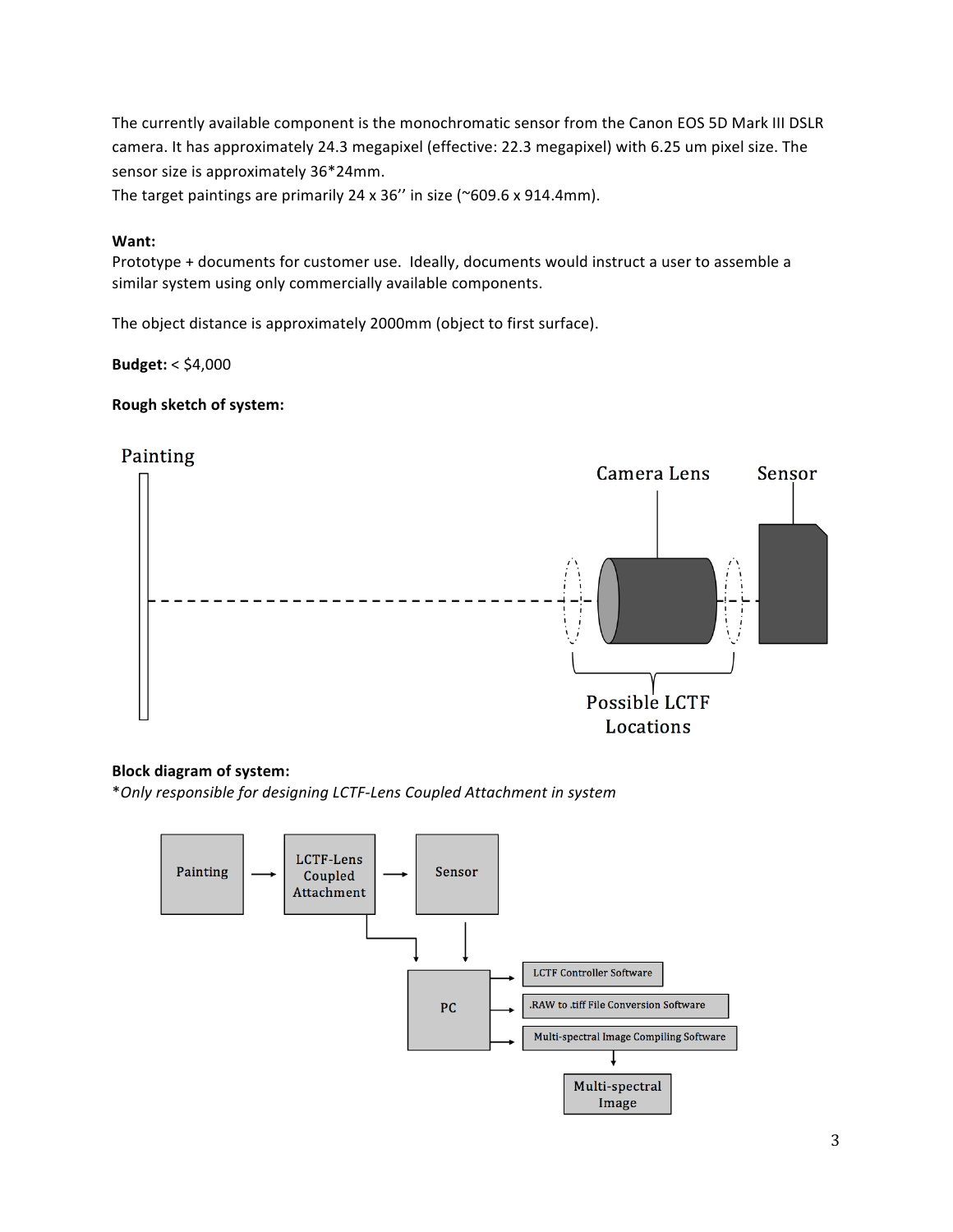| <b>Table of Relevant Specifications</b> |                              |                                                                                                                 |  |  |
|-----------------------------------------|------------------------------|-----------------------------------------------------------------------------------------------------------------|--|--|
| Specification                           | Value                        | <b>Comments</b>                                                                                                 |  |  |
| $F/\ddot{H}$                            | $\geq 8$                     | Calculated through Etendue                                                                                      |  |  |
| EPD                                     | dependent on EFL             | Entrance Pupil Diameter                                                                                         |  |  |
| EFL                                     | 85 mm                        | Capturing the entire painting                                                                                   |  |  |
|                                         | 300mm                        | Meeting the resolution requirement                                                                              |  |  |
| Wavelength                              | 410-720 nm                   | Multiple images acquired as LCTF is tuned to<br>pass different wavelengths in this range at 10<br>nm intervals. |  |  |
| Diagonal Full Field of View             | 31 degrees                   |                                                                                                                 |  |  |
| Resolution                              | 600 pixels per inch (25.4mm) | Stated as "desirable" by customer, in object<br>space                                                           |  |  |
| <b>LCTF Thickness</b>                   | 38.1 mm (1.5 in.)            |                                                                                                                 |  |  |
| <b>LCTF Diameter</b>                    | 35 mm                        |                                                                                                                 |  |  |
| <b>Working Distance</b>                 | $2 - 5 m$                    |                                                                                                                 |  |  |
| Angles of Incidence on LCTF             | $\leq$ 7.5 degrees           | Half angle, Based on angular sensitivity of LCTF                                                                |  |  |
| <b>Relative Illumination</b>            | ≥90%                         | at outermost edge of 24x36" painting                                                                            |  |  |
| <b>Sensor Pixel Pitch</b>               | 6.25 um                      | Center - to - center                                                                                            |  |  |

# **Not Responsible**

This design project does not encompass the following:

- Illumination design (Xenon strobes)
- LCTF Controller Software
- RAW to .tiff File Conversion Software
- Multi-spectral Image Compiling Software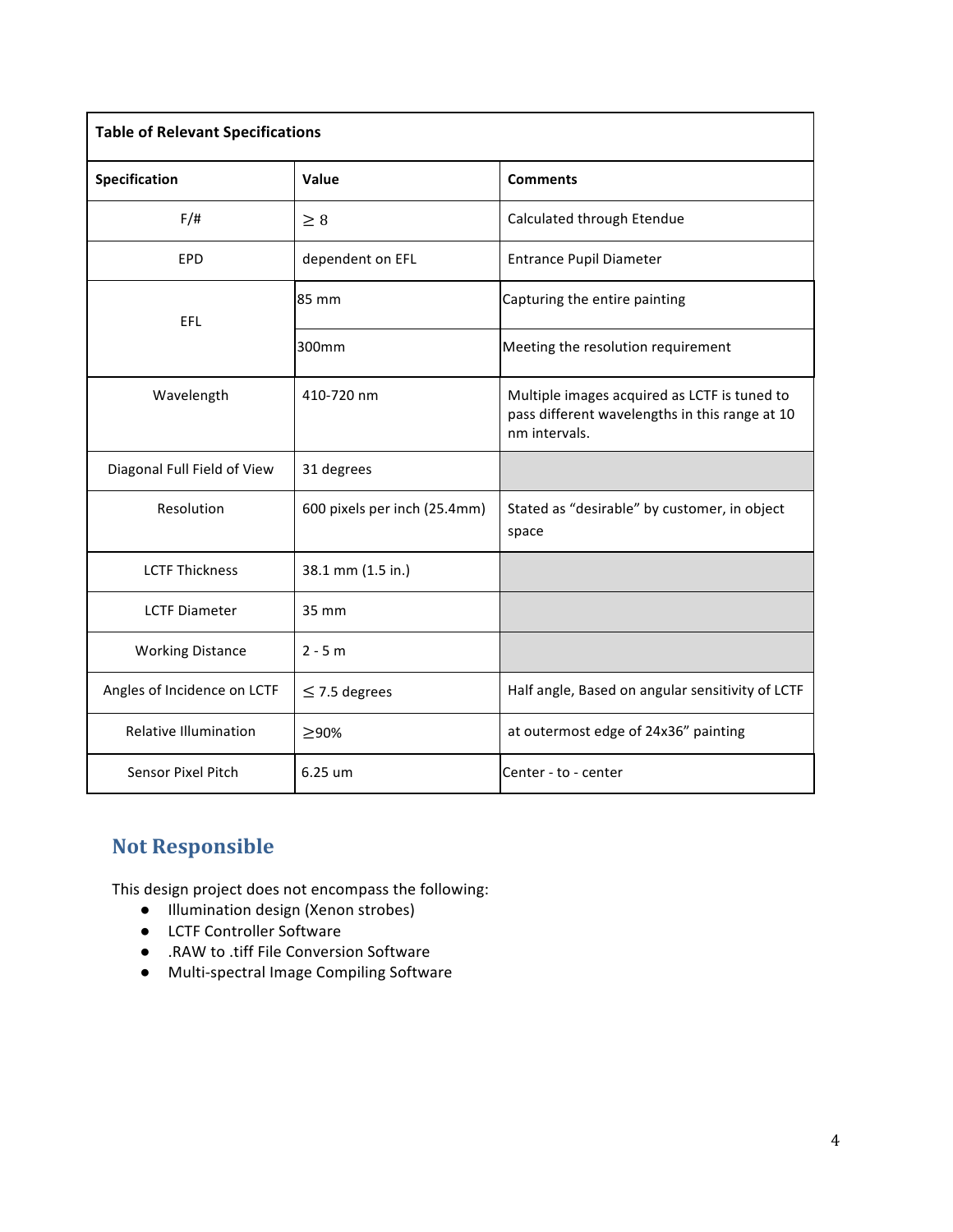# **Options for Customer**

Due to etendue restrictions, which cannot be avoided, it is not possible to achieve all of the specifications desired for this project. Specifically, the FOV and resolution specifications are at odds, and one or the other must be sacrificed. For this reason, we will present several options. We recommend sacrificing the FOV to achieve the resolution and angular requirements of the project, and to stitch several images (up to 15) together to analyze the entire painting.

- 1. Updating the sensor and lens:
	- a. Upgrade to a Canon EOS 5DS, 50 MP sensor, which contains a smaller pixel size of 4.14 microns - \$3599 from Canon
	- b. Canon EF-S 18-200mm  $f/3.5$  IS lens set @ 200mm \$699 from Canon
	- c. This option achieves the desired resolution at an object distance of 2m. The FOV is 10.35 in.
	- d. Note: Bayer pattern must be removed added cost and unreliable quality
- 2. Upgrade of just lens FFL
	- a. Canon EF 300mm f/4L IS lens \$1299 from Canon
		- i. This achieves the desired resolution at an object distance of 2m. The FOV is 11.06 in.
	- b. Canon EF 70-300mm f/4-5.6 IS USM \$649
		- $i.$  FOV = 11 in.
	- c. Canon EF 75-300mm f/4-5.6 III - \$199
		- i.  $FOV = 11$  in., less well corrected but might be sufficient

#### **Customer Feedback:**

The customer has stated a preference to avoid option 1 listed above, as the added expense of the camera upgrade is not worth the return on performance. He is open to limiting the field of view, however, as stated in option 2. He would like us to investigate making small changes to the system so that the FOV is slightly larger and resolution is sacrificed somewhat. This can be accomplished with the system described, but by simply increasing the object distance. This must be described in detail, along with the effect on resolution, in the documentation provided with the prototype device.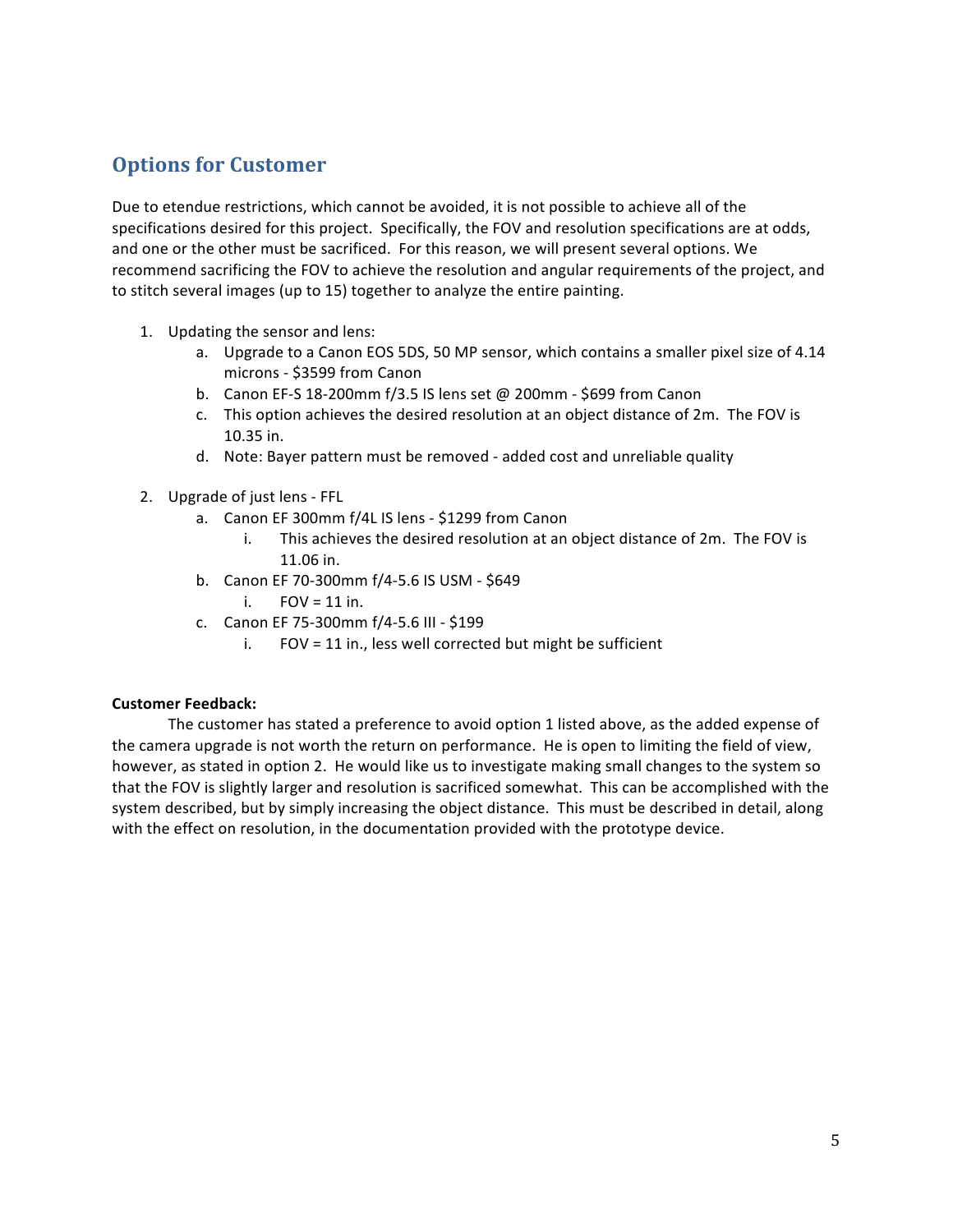# **Timeline**

| Timeline                           |                                                                                                                                                                                                                                                                                                                       |
|------------------------------------|-----------------------------------------------------------------------------------------------------------------------------------------------------------------------------------------------------------------------------------------------------------------------------------------------------------------------|
| By 12/11 (Final PRD<br>Submission) | Further characterize liquid crystal tunable filter for final first order specs<br>Meet with Julie Bentley & Samuel Steven to discuss final first order lens design<br>specifications<br>Present and confirm updated product requirement document with Dr. Berns<br>Further finalize Spring 2016 Schedule<br>$\bullet$ |
| January                            | Create our commercial product wish list<br>Approve pricing and design options with customer<br>By end of month purchase most promising design options (2 most promising if<br>the budget can account for it)                                                                                                          |
| February                           | Receive products and assemble initial test design<br>Begin testing setups and determine performance<br>Finalize mechanical mounting design<br><b>Order Mounts</b>                                                                                                                                                     |
| March                              | Assemble Final Design<br>Test Final Design for quality assurance<br>Create instructional documents for future customer use and ease of<br>reproduction                                                                                                                                                                |
| April                              | Cushion time for schedule changes<br>Present final product to customer                                                                                                                                                                                                                                                |